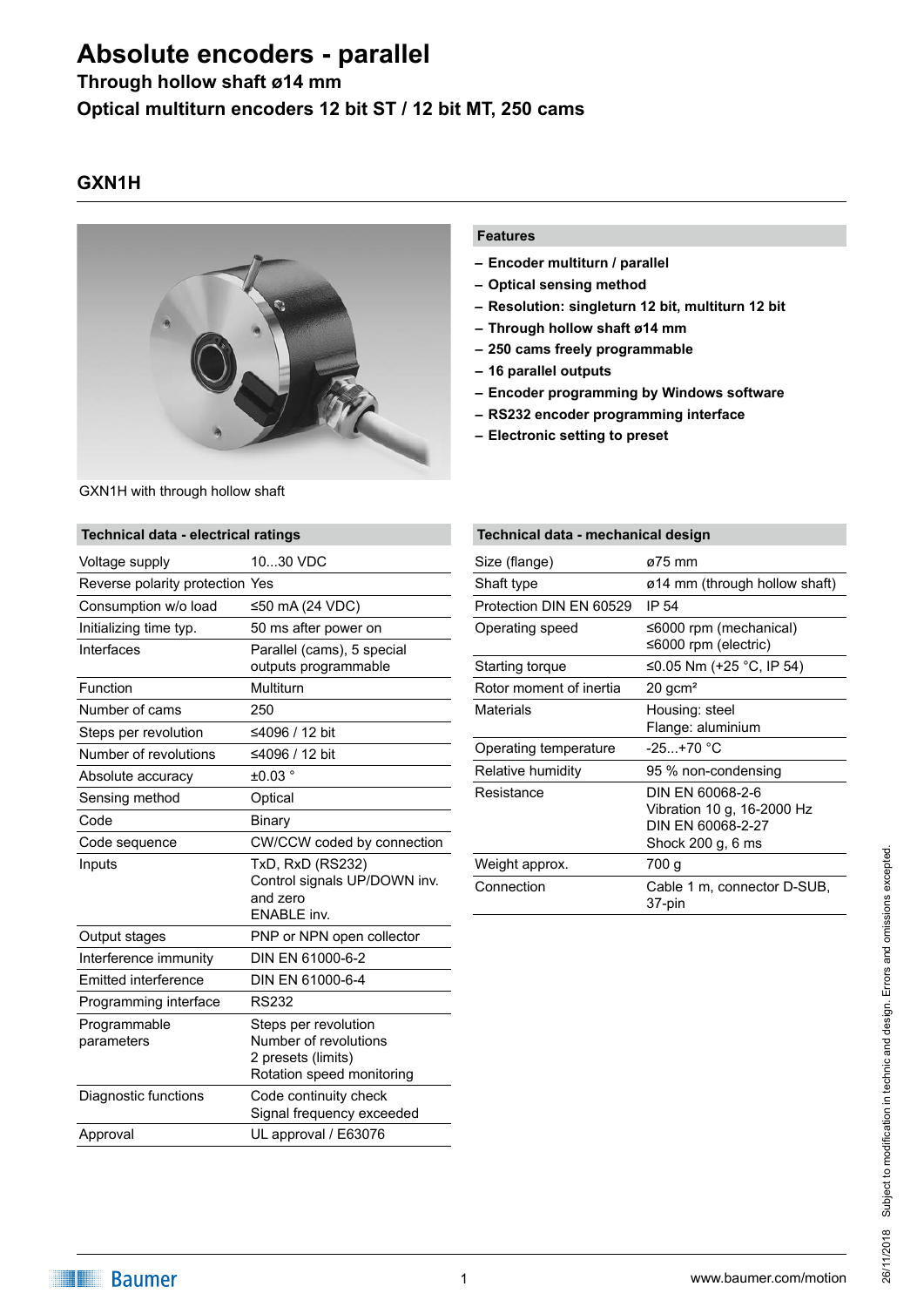**Through hollow shaft ø14 mm Optical multiturn encoders 12 bit ST / 12 bit MT, 250 cams**

### **GXN1H**

| <b>Part number</b>                                                                                                                                            | <b>Accessories</b>          |                                                                                                              |
|---------------------------------------------------------------------------------------------------------------------------------------------------------------|-----------------------------|--------------------------------------------------------------------------------------------------------------|
| GXN1H.<br>41<br>01<br>$\mathbf{2}$                                                                                                                            |                             | <b>Connectors and cables</b>                                                                                 |
|                                                                                                                                                               | 10160874                    | Female connector D-SUB, 37-pin (Z 140.001)                                                                   |
| Connection                                                                                                                                                    | <b>Mounting accessories</b> |                                                                                                              |
| Cable 1 m, radial, connector<br>41<br>D-SUB, 37-pin<br>Voltage supply / signals<br>1030 VDC / open collector NPN<br>10<br>1030 VDC / open collector PNP<br>20 | 11034095                    | Rubber buffer element 18.5 mm long, as<br>torque support $(Z 119.037)$                                       |
|                                                                                                                                                               | 11034096                    | Set of adjusting angles as torque support<br>(Z 119.039)                                                     |
|                                                                                                                                                               | 11034097                    | Shoulder screw M5 as torque support<br>(Z 119.040)                                                           |
| Through hollow shaft<br>ø14 mm, clamping ring                                                                                                                 | 10139345                    | Torque support by rubber buffer for encoders<br>with 15 mm pin (Z 119.041)                                   |
|                                                                                                                                                               | 10143969                    | Spring coupling for GX and G1 (Z 119.043)                                                                    |
|                                                                                                                                                               |                             | <b>Programming accessories</b>                                                                               |
|                                                                                                                                                               | 11007090                    | Programming cable for parallel hollow shaft<br>encoders, CD with ProGeber software and<br>manual (Z 139.006) |
|                                                                                                                                                               |                             | $\sim$ $\sim$ $\sim$ $\sim$ $\sim$ $\sim$                                                                    |

11034218 CD with software ProGeber & manual (Z 150.008)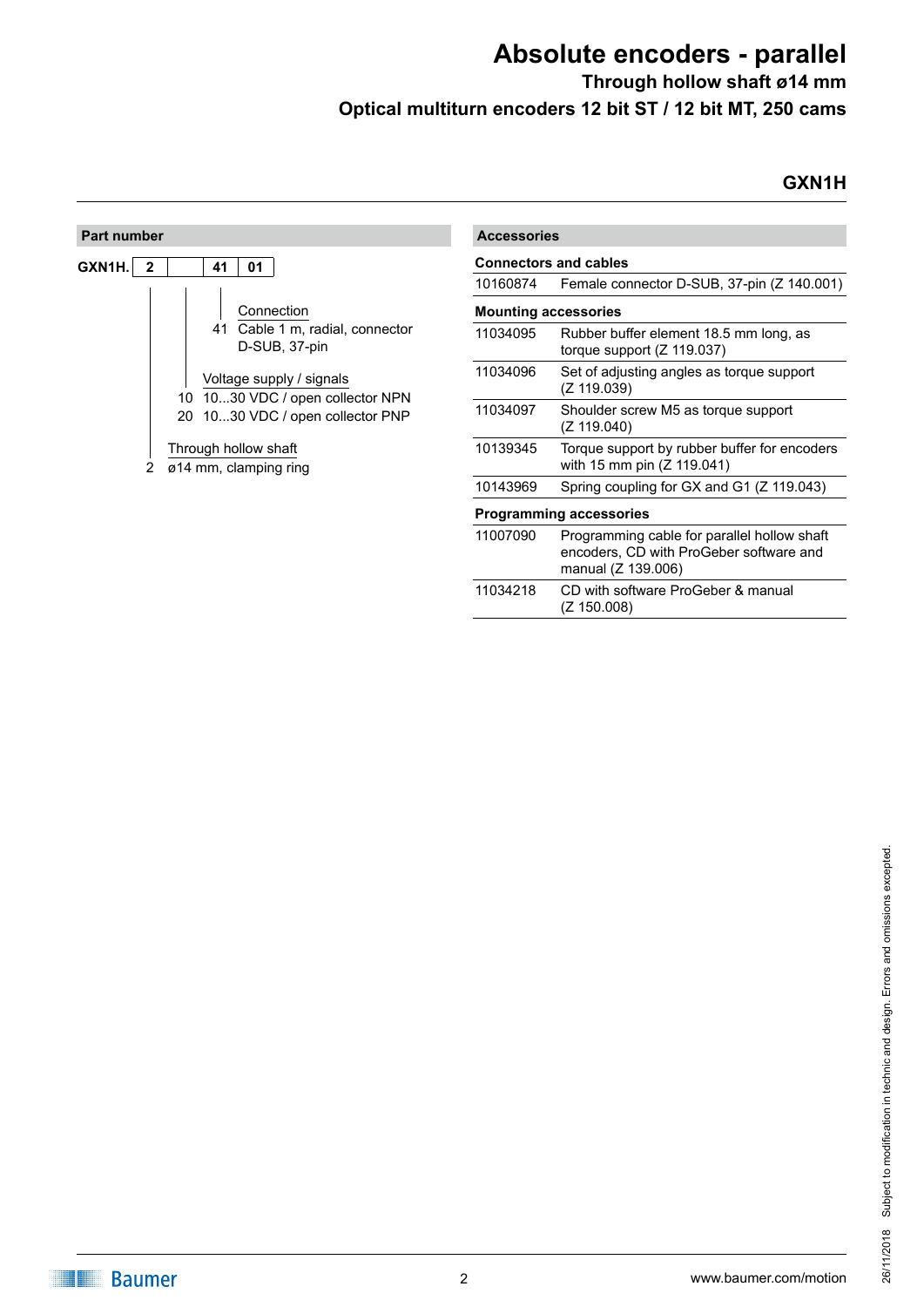**Through hollow shaft ø14 mm**

**Optical multiturn encoders 12 bit ST / 12 bit MT, 250 cams**

### **GXN1H**

| <b>Terminal significance</b>                 |                                                                                                                                                                                                 | <b>Terminal assignment</b> |           |
|----------------------------------------------|-------------------------------------------------------------------------------------------------------------------------------------------------------------------------------------------------|----------------------------|-----------|
| UB                                           | Encoder voltage supply.                                                                                                                                                                         | Connector                  | Core col  |
| <b>GND</b>                                   | Encoder ground connection relating to UB.                                                                                                                                                       | Pin 1                      | white     |
| Outputs                                      | 16 programmable cams outputs.<br>For PNP it is recommended to utilize pull-                                                                                                                     | Pin <sub>2</sub>           | brown     |
| D0-D16                                       |                                                                                                                                                                                                 | Pin <sub>3</sub>           | green     |
|                                              | down resistors, for NPN pull-up resistors<br>of 4.7 $k\Omega$ .                                                                                                                                 | Pin 4                      | yellow    |
| Outputs<br>D <sub>19</sub> - D <sub>23</sub> | Special outputs.<br>These outputs can be assigned to special                                                                                                                                    | Pin <sub>5</sub>           | grey      |
|                                              |                                                                                                                                                                                                 | Pin <sub>6</sub>           | pink      |
|                                              | functions.                                                                                                                                                                                      | Pin 7                      | black     |
| Zero setting                                 | Input for setting a zero point anywhere                                                                                                                                                         | Pin 8                      | violet    |
|                                              | within the programmed encoder resolution.<br>The zero setting operation is triggered by a                                                                                                       | Pin 9                      | grey/pink |
|                                              | High impulse and has to be in line with the                                                                                                                                                     | <b>Pin 10</b>              | red/blue  |
|                                              | selected direction of rotation (UP/DOWN).<br>Connect to GND after setting operation for<br>maximum interference immunity. Impulse<br>duration $\geq$ 100 ms                                     | <b>Pin 11</b>              | white/gre |
|                                              |                                                                                                                                                                                                 | <b>Pin 12</b>              | brown/gr  |
|                                              |                                                                                                                                                                                                 | <b>Pin 13</b>              | white/yel |
| UP/DOWN                                      | UP/DOWN counting direction input.                                                                                                                                                               | <b>Pin 14</b>              | yellow/br |
|                                              | This input is standard on High. UP/DOWN                                                                                                                                                         | <b>Pin 15</b>              | white/gre |
|                                              | means ascending output data with clock-<br>wise shaft rotation when looking at flange.<br>UP/DOWN-Low means ascending values<br>with counterclockwise shaft rotation when<br>looking at flange. | <b>Pin 16</b>              | grey/brow |
|                                              |                                                                                                                                                                                                 | <b>Pin 17</b>              | white/pin |
|                                              |                                                                                                                                                                                                 | <b>Pin 18</b>              | pink/brov |
|                                              |                                                                                                                                                                                                 | <b>Pin 19</b>              | white/bla |
| <b>ENABLE</b>                                | Input for activating the output drivers that<br>are triggered by input level Low. Upon                                                                                                          | <b>Pin 20</b>              | brown/bla |
|                                              |                                                                                                                                                                                                 | <b>Pin 21</b>              | grey/gree |
|                                              | being on High (or less potential) the output<br>drivers switch to high-impedance (Tristate).                                                                                                    | <b>Pin 22</b>              | yellow/gr |
| <b>RxD</b>                                   | Encoder receiver input for RS232 program-                                                                                                                                                       | <b>Pin 23</b>              | pink/gree |
|                                              | ming interface.                                                                                                                                                                                 | <b>Pin 24</b>              | yellow/pi |
| <b>TxD</b>                                   | Encoder transmitter output for RS232                                                                                                                                                            | <b>Pin 25</b>              |           |
|                                              | programming interface.                                                                                                                                                                          | <b>Pin 26</b>              |           |

| <b>Terminal assignment</b> |              |               |
|----------------------------|--------------|---------------|
| Connector                  | Core colour  | Assignment    |
| Pin 1                      | white        | Output D0     |
| Pin <sub>2</sub>           | brown        | Output D1     |
| Pin <sub>3</sub>           | green        | Output D2     |
| Pin 4                      | yellow       | Output D3     |
| Pin <sub>5</sub>           | grey         | Output D4     |
| Pin <sub>6</sub>           | pink         | Output D5     |
| Pin 7                      | black        | Output D6     |
| Pin <sub>8</sub>           | violet       | Output D7     |
| Pin 9                      | grey/pink    | Output D8     |
| <b>Pin 10</b>              | red/blue     | Output D9     |
| <b>Pin 11</b>              | white/green  | Output D10    |
| <b>Pin 12</b>              | brown/green  | Output D11    |
| <b>Pin 13</b>              | white/yellow | Output D12    |
| <b>Pin 14</b>              | yellow/brown | Output D13    |
| <b>Pin 15</b>              | white/grey   | Output D14    |
| <b>Pin 16</b>              | grey/brown   | Output D15    |
| <b>Pin 17</b>              | white/pink   |               |
| <b>Pin 18</b>              | pink/brown   |               |
| <b>Pin 19</b>              | white/black  |               |
| <b>Pin 20</b>              | brown/black  | Output D19    |
| <b>Pin 21</b>              | grey/green   | Output D20    |
| <b>Pin 22</b>              | yellow/grey  | Output D21    |
| <b>Pin 23</b>              | pink/green   | Output D22    |
| <b>Pin 24</b>              | yellow/pink  | Output D23    |
| <b>Pin 25</b>              |              |               |
| <b>Pin 26</b>              |              |               |
| <b>Pin 27</b>              | yellow/blue  | Zero setting  |
| <b>Pin 28</b>              | brown/blue   | <b>ENABLE</b> |
| <b>Pin 29</b>              |              |               |
| <b>Pin 30</b>              | green/blue   | UP/DOWN       |
| Pin 31                     |              |               |
| Pin 32                     |              |               |
| <b>Pin 33</b>              |              |               |
| Pin 34                     | white/blue   | TxD           |
| <b>Pin 35</b>              | white/red    | <b>RxD</b>    |
| <b>Pin 36</b>              | red          | UB            |
| <b>Pin 37</b>              | blue         | <b>GND</b>    |
|                            |              |               |